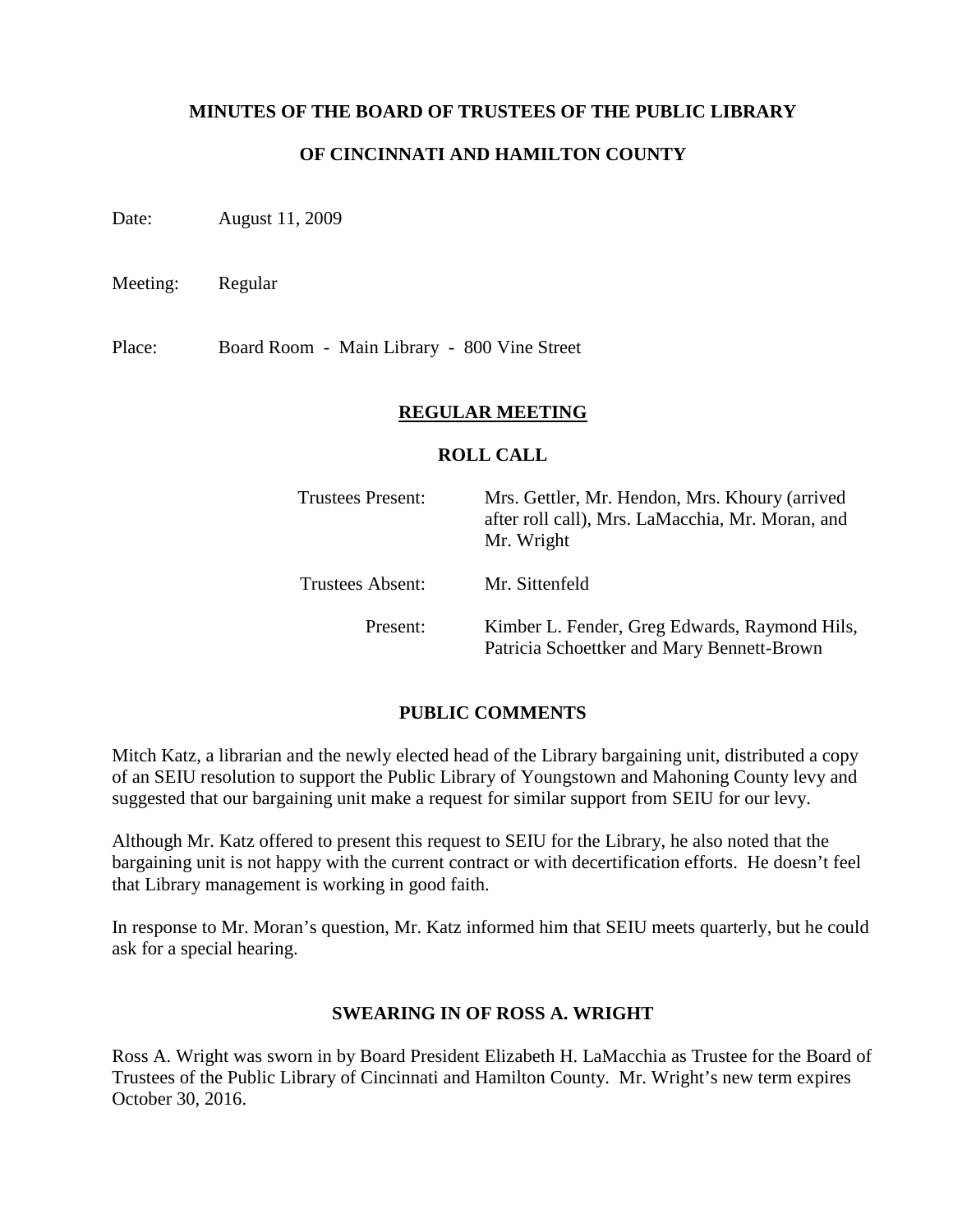Mrs. LaMacchia congratulated Mr. Moran for receiving United Way of Greater Cincinnati's Community Service Award - Improving Our Community.

## **MINUTES OF THE REGULAR MEETING HELD JUNE 9, 2009 AND THE SPECIAL MEETING HELD JUNE 26, 2009**

Mr. Hendon moved that the Minutes of the Regular Meeting held June 9, 2009 and a Special Meeting held June 26, 2009 be approved as submitted. Mr. Moran seconded.

Voting for the motion: Mrs. Gettler, Mr. Hendon, Mrs. Khoury, Mr. Moran, Mr. Wright and Mrs. LaMacchia … 6 ayes. The motion carried. **(44-2009)**

# **EXECUTIVE DIRECTOR'S REPORT**

Mrs. LaMacchia introduced Lynda Murray, Director of Government and Legal Services for the Ohio Library Council (OLC).

## OLC Librarian of the Year Award – Kimber L. Fender

Lynda Murray presented the 2009 OLC Librarian of the Year Award to the Library's Executive Director Kim Fender. This award honors a librarian whose recent accomplishments have impacted the library profession and/or library service to the community. Award recipients are chosen based on having exhibited distinguished service in the library community; demonstrated evidence of professional and personal achievements; developed and implemented new services; created partnerships within the community to provide innovative services; and been actively involved on the local and state level. The OLC Awards and Honors Committee chooses recipients based on nominations and recommendations received from the Ohio library community.

Ms. Fender thanked Ms. Murray for the recognition, then went on to report that:

Hennen American Public Library Ratings (HAPLR)

• for the fourth consecutive time our Library has been ranked among the ten best public libraries among those serving a population of more than 500,000. Our ranking for the 2009 Hennen American Public Library Ratings (HAPLR) is 10th in our size category.

## 10-Millionth Item

• on Monday, August 10, 2009 at 12:30 p.m. a very surprised customer at the Main Library's Ninth Street circulation desk was greeted by Executive Director Kim Fender and Library Services Director Greg Edwards with a bouquet of balloons and a Library tote bag filled with a Library logo mug, pen, baseball cap, and "Got Books" t-shirt to mark the 10 millionth item borrowed in 2009 from the Library system.

ILS Upgrade to Symphony 3.3

• on September 8, 2009, the Library will transition the ILS (Integrated Library System) to Symphony 3.3 to gain a variety of enhancements and corrections. The catalog will be unavailable after the close of business on Sunday, September 6 and will be restored before business on Tuesday, September 8. There will be no downtime for staff.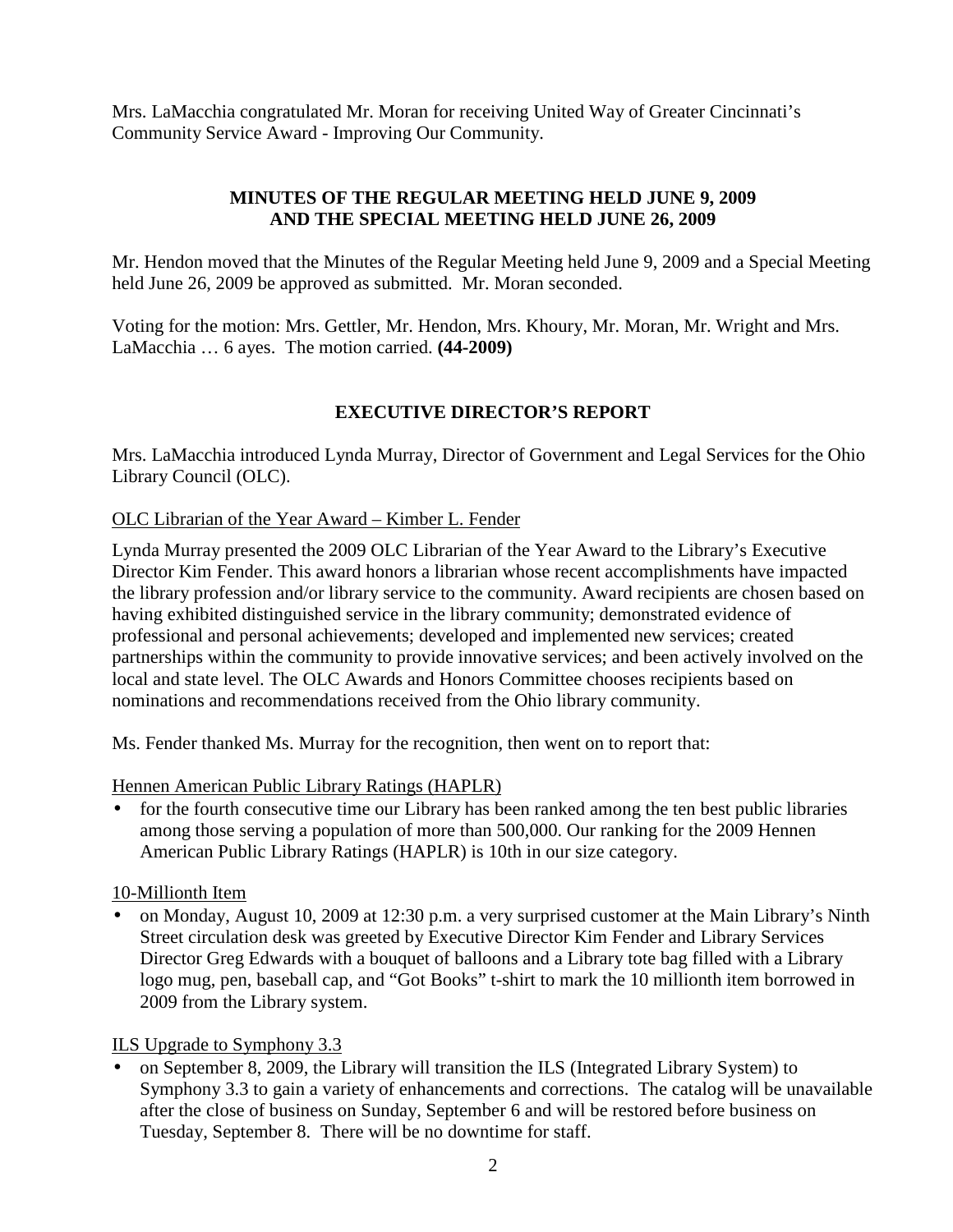55th Annual Veterans Day Program

• Don Brandt, a World War II veteran who served in the U.S. Naval Air Corps, has agreed to present keynote remarks for the Main Library's 55th Annual Veterans Day Program on November 11.

## Lincoln Legacy/ALBC Town Hall at CET

since February, several programs and exhibits commemorating the 200<sup>th</sup> anniversary of Lincoln's birth have been presented through a partnership of the Library, the American Jewish Archives, the Cincinnati Museum Center, the National Underground Railroad Freedom Center, CET, and Senator Richard Finan. As a result, the national Abraham Lincoln Bicentennial Commission (ALBC) has selected Cincinnati as one of 10 cities nationwide to host a town hall meeting. On September 9, Ambassador Andrew Young will be the keynote speaker at the live broadcast of *After Obama: Race & Politics in Cincinnati*. Ambassador Young' s remarks will be followed by a discussion featuring panelists Jan Michele Lemon-Kearney, Father Michael Graham, Judge Nathaniel Jones and Maria Molina. The 90-minute event will be broadcast in front of a live studio audience at CET and streamed live online.

A series of discussions will be held at three Library locations prior to the event to get community input and the Friends of the Public Library are hosting a book signing. A donation to the ALBC is underwriting the program costs.

### Gates Foundation Grant

• the Library will receive \$161,850 from a Bill & Melinda Gates Foundation Opportunity Online Hardware Grant to fund the purchase of additional public computers at 17 of our branch libraries. We are required to match the funds at 25%, purchase at least the number of computers specified from the Foundation for each eligible location, complete the American Library Association - Florida State University Internet and Public Funding Survey and attend *Turning the Page*, a twoday advocacy professional development program on September 24 and 25 in Columbus paid for by the Gates Foundation.

## Digital Services

• the Library received grants in 2007 and 2009 to purchase equipment to digitize books and other documents. Items in our collection have been digitized and made available worldwide online through the virtual library portal on our website. The Digital Services staff currently is digitizing yearbooks for the University of Cincinnati, which will result in more than \$30,000 in income to our Library.

Other organizations are beginning to request our digital services. We are the only local organization with the equipment and the skilled staff to provide high quality digital images. Many organizations are reluctant to ship fragile or rare items to non-local digitizers, for fear the items will be lost or damaged.

We would like to pursue selling our digital services. The negotiated price for each job would be based on the type and quantity of material digitized, the complexity of the digitizing and the staff time involved. Some profit and overhead for the Library would be included.

The report was received and filed.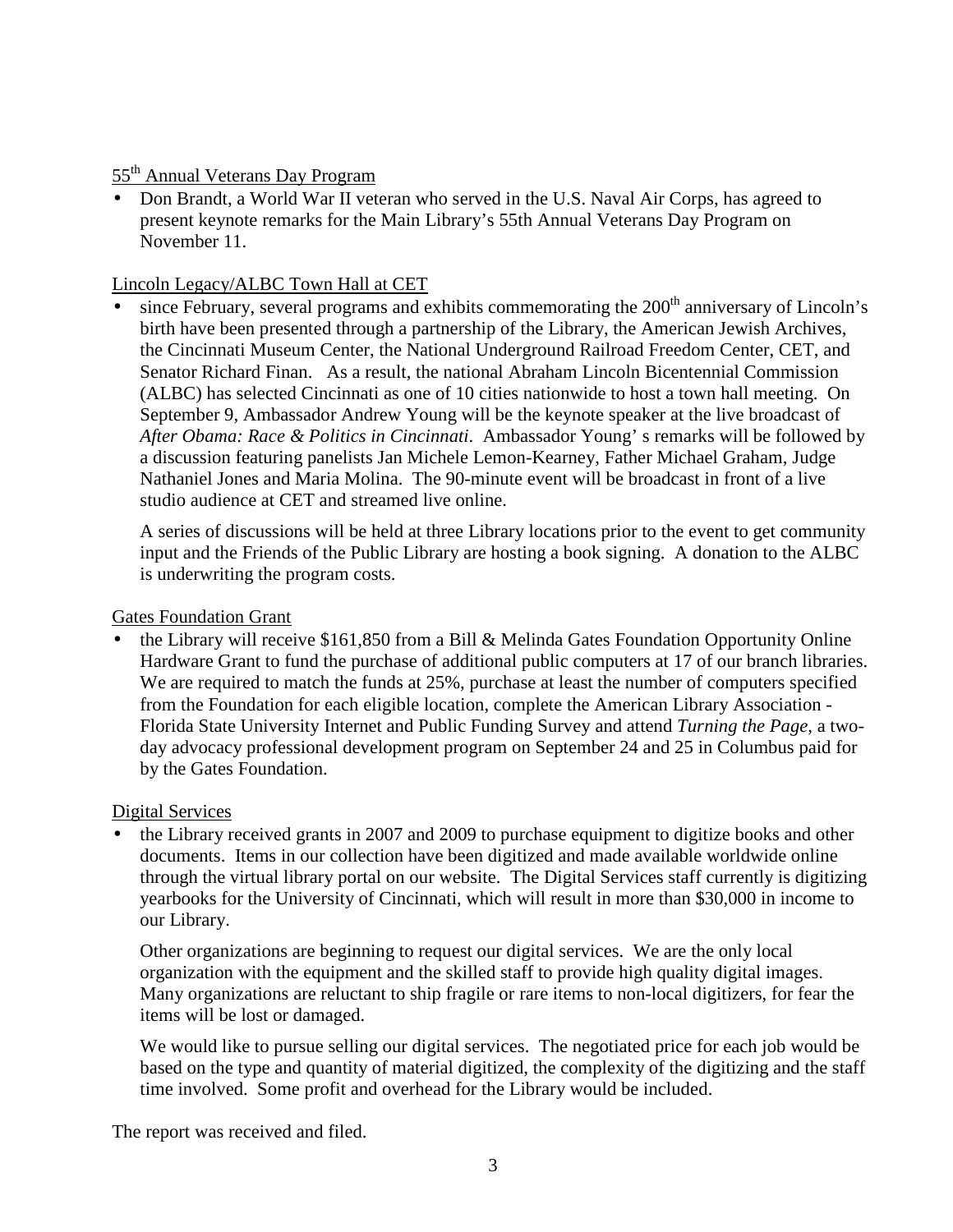# **LIBRARY SERVICES AND ADMINISTRATION COMMITTEE REPORTS**

## **LIBRARY SERVICES**

Mrs. Khoury introduced Patty Peterson, manager of the Anderson Branch.

### Anderson Branch and Anderson Township Library Association

Patty Peterson reported that the Anderson branch has always seen both tremendous use and support from the community. Anderson consistently ranks among the top three branches in circulation and programs such as the Summer Reading program are always very successful.

A big reason for the success of the Anderson branch is the support received by the Anderson Township Library Association (ATLA). ATLA, formed in 1980, has supported both the Mt. Washington and Anderson branches with book, furniture and computer purchases and program support. Twenty-eight years ago, ATLA began holding used book sales to raise money for the branches and with their most recent book sale, exceeded the \$1,000,000 mark for funds raised.

Mrs. Khoury and Mr. Edwards reported that:

### Programs & Exhibits of Note

• this year's Summer Reading program, *Creature Feature*, had 28,592 participants, of which 69% completed the program. Participation in 2009 was up 5.9% compared with 2008. The partnership with the Cincinnati Zoo was one factor contributing to the success of this year's event. In addition to all the prizes awarded to participants and completers, the "Library Superstar" yard sign was given to everyone completing the preschool, kids and teen programs.

## Author Visit

• local author Michael Banks will visit thirteen Library locations between September and December to discuss his new book, *Before Oprah: Ruth Lyons, The Woman Who Created Talk TV*.

## Workforce Development Program

• a workforce development program was presented by the Library's Human Resources Department and the Information and Reference Department on August 5  $\&$  6. This Job Seeker's Workshop for members of the public included sessions on interviewing tips and techniques, mock interviews and computer training – a valuable and timely program for many of our users in these challenging economic times.

### Twitter, Facebook and Text-A-Librarian Services

Mr. Edwards reported that the Library is connecting with new customers through Facebook and Twitter, two very popular social networking sites. "Tweets" have included information on the Library's funding issues, programs and good books. Through Text-A-Librarian, a new service that began on July 13, customers using their cell phone or handheld device can text a question to Library staff by starting the body of the text with the keywords *askus*, followed by a space, followed by the question. The number to text a message is *66746*.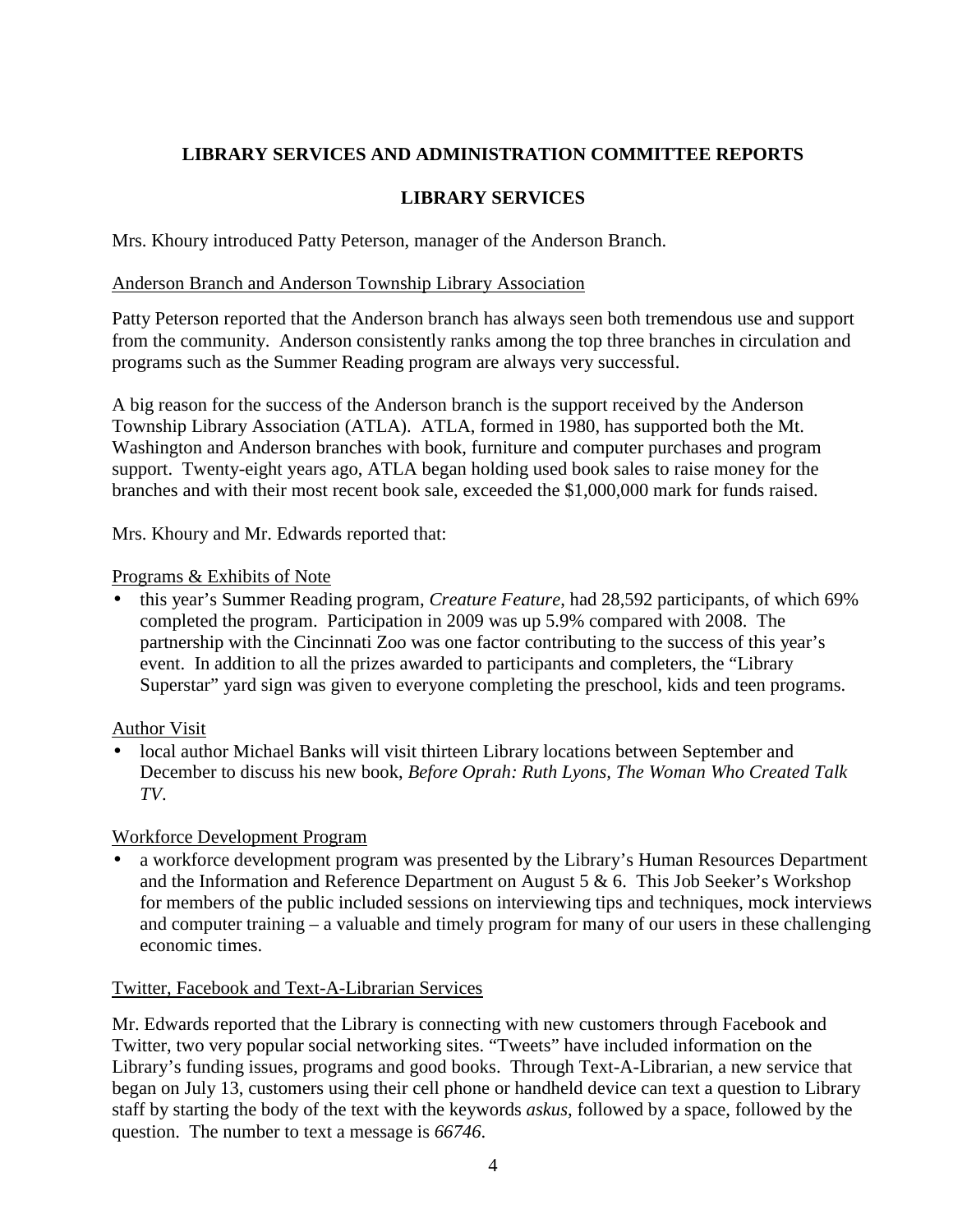These cutting edge services are beneficial but require minimal staff interaction. Text questions are handled by Information and Reference Department staff working the Remote Reference Center where all questions received remotely (phone, e-mail, text) are answered. Sandy Bolek, the Internet Site Coordinator who also maintains the Library's web page, updates Facebook. "Tweets" are posted by a group of 10 staff throughout the system, each assigned a day to submit five or so tweets.

Mrs. Khoury reported that:

Medieval Manuscript Digitization Initiative

• items from the Library's Cincinnati Room Collection will be included in a grant-funded project of Scott Gwara, Professor of English at the University of South Carolina, to marry dismembered leaves of medieval manuscripts into digital versions of the works.

Library Usage

- usage for July, reflecting both the popularity of the Summer Reading Program and the closure of the Library for the Blind on July 1, increased 3.5% compared to July 2008. Year-to-date, usage is up 6.3% compared with the same period in 2008.
- the top circulating items and statistical reports for the month of July 2009 were submitted.

## **ADMINISTRATION**

### Personnel Changes

Mrs. Khoury recommended that the Board approve the following personnel changes effective through July 25, 2009:

| <b>ACTION</b> | <b>AGENCY</b>                        | <b>POSITION TITLE</b>           |      | FTE EMPLOYEE NAME       | <b>EFFECTIVE</b><br><b>DATE</b> |
|---------------|--------------------------------------|---------------------------------|------|-------------------------|---------------------------------|
| Retirement    | <b>Monfort Heights</b>               | LSA I                           | 0.50 | Knueven, Leo J.         | 07/11/09                        |
| Promotion     | Information & Reference              | LSA III                         | 1.00 | Anderson, Arpi C.       | 06/14/09                        |
| Promotion     | Information & Reference              | <b>LSA II</b>                   | 0.50 | Bunthoff, Kathryn C.    | 06/28/09                        |
| Promotion     | <b>Outreach Services</b>             | LSA I                           | 1.00 | Casto, Jeff E.          | 06/14/09                        |
| Promotion     | Mariemont                            | LSA I                           | 0.50 | Kleesattel, Benjamin R. | 05/31/09                        |
| Appointment   | Harrison                             | LSA I                           | 0.50 | Walker, Brian J.        | 05/31/09                        |
| Change        | Information & Reference              | Shelver                         | 1.00 | Austin III, George J.   | 06/28/09                        |
| Change        | <b>Symmes Township</b>               | LSA I                           | 0.60 | Barnum, Terry L.        | 05/31/09                        |
| Change        | <b>Circulation Services</b>          | LSA I                           | 1.00 | Covey, Peggy A.         | 06/28/09                        |
| Change        | <b>Circulation Services</b>          | LSA I                           | 1.00 | Frey, Sherry L.         | 07/05/09                        |
| Change        | Delhi Township                       | LSA II                          | 1.00 | Hall, Richard M.        | 07/12/09                        |
| Change        | <b>Children's Learning</b><br>Center | <b>Shelver</b>                  | 1.00 | Knueven, Michael L.     | 06/28/09                        |
| Change        | <b>Blue Ash</b>                      | <b>LSA II</b>                   | 1.00 | Schulte, Connie A.      | 06/28/09                        |
| Change        | <b>Symmes Township</b>               | LSA I                           | 0.60 | Taylor, Sarah E.        | 05/31/09                        |
| Change        | College Hill                         | Reference Librarian I           | 1.00 | Weikert, Jennifer M.    | 06/14/09                        |
| Departure     | Harrison                             | <b>Student Shelver</b>          | 0.30 | Huber, Drew R.          | 06/11/09                        |
| Departure     | Shipping & Receiving                 | Shipping & Receiving<br>Clerk I | 1.00 | Hung, Andy H.           | 07/16/09                        |
| Departure     | <b>Materials Retrieval</b>           | Page                            | 0.50 | Klingler, Karamae A.    | 06/10/09                        |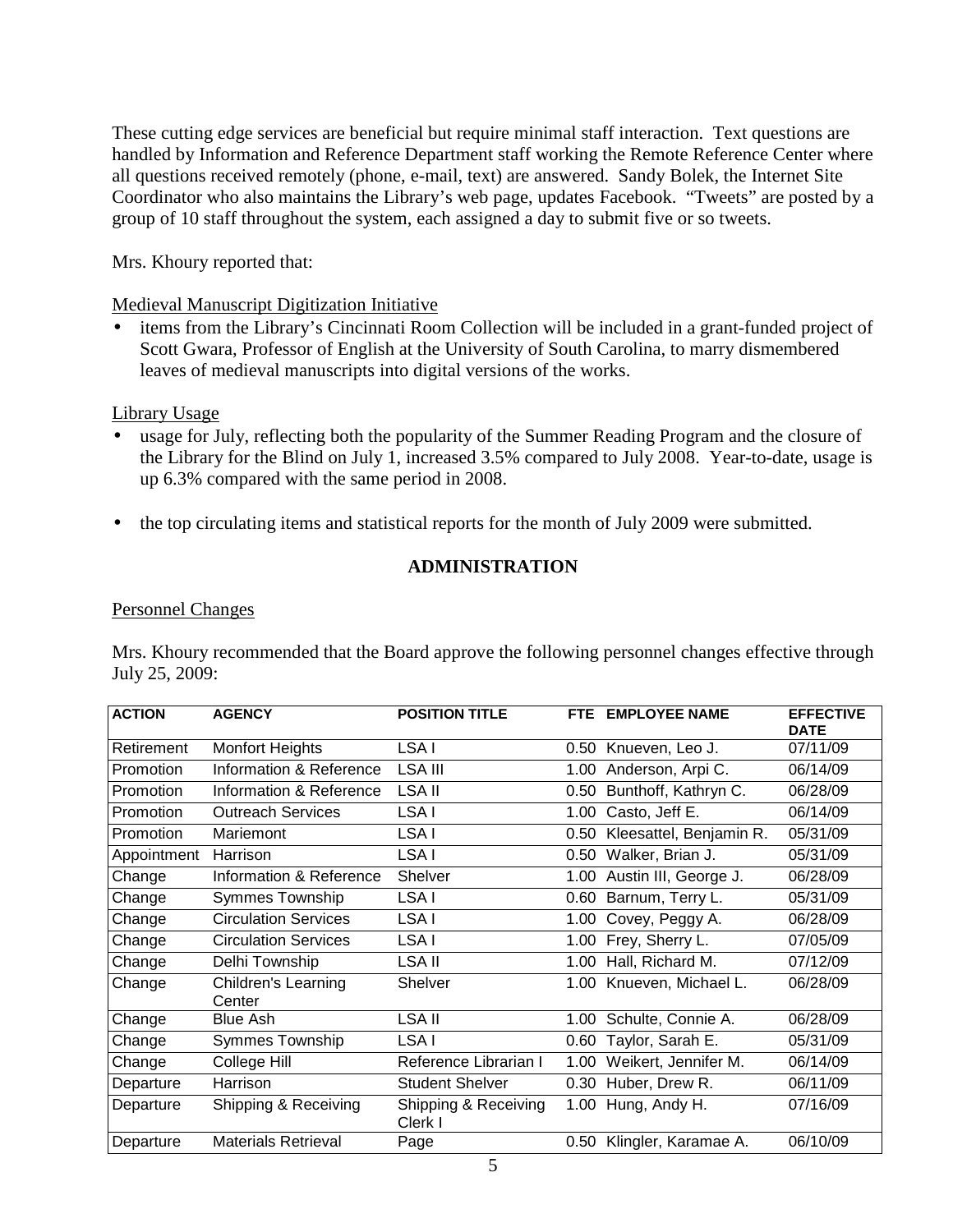| <b>ACTION</b> | <b>AGENCY</b>               | <b>POSITION TITLE</b>  | FTE EMPLOYEE NAME        | <b>EFFECTIVE</b><br><b>DATE</b> |
|---------------|-----------------------------|------------------------|--------------------------|---------------------------------|
| Departure     | <b>Walnut Hills</b>         | LSA I                  | 0.50 Kohlburn, Joseph R. | 06/27/09                        |
| Departure     | <b>Circulation Services</b> | Shelver                | 0.50 Murphy, Melanie M.  | 06/27/09                        |
| Departure     | Green Township              | <b>Student Shelver</b> | 0.30 Patrick, Jessica A. | 05/21/09                        |
| Departure     | Miami Township              | LSA I                  | 0.50 Raasch, Ashley N.   | 07/04/09                        |
| Departure     | Materials Retrieval         | Page                   | 0.50 Weedon, Travis M.   | 07/19/09                        |

Health Insurance Cost Savings Strategies

Ms. Bennett-Brown reported that as an alternative to further plan reductions and increasing the employee premium share, we are implementing a strategic option that identifies employees who are eligible for or have the opportunity to elect alternative health insurance coverage that is available to them and their families at "no-loss" to the employee. Beginning this fall, trained specialists from our broker Strategic Employee Benefits Services (SEBS) will interview staff members to determine existing resources and employee/dependent needs, then educate and assist staff in transitioning to the most efficient health care options in the upcoming benefit year.

Mrs. Khoury moved that the Board approve the Library Services and Administration Committee report as submitted, including personnel changes. Mr. Hendon seconded.

Voting for the motion: Mrs. Gettler, Mr. Hendon, Mrs. Khoury, Mr. Moran, Mr. Wright and Mrs. LaMacchia … 6 ayes. The motion carried. **(45-2009)**

## **FISCAL OFFICER'S REPORT**

Ms. Schoettker reported that:

Public Library Fund and Impact of State Budget

*Revised 2009 Estimates* - The Ohio Department of Taxation issued two more revisions to their estimate of 2009 Public Library Fund (PLF) distributions, once on June 30 while the new state budget was still pending, and again on July 20 after its approval. The 2010-2011 state budget bill reduces the PLF in temporary law from 2.22% to 1.97% of applicable portions of the State's General Revenue Fund. The following chart illustrates the downward spiral of the 2009 estimates:

| <b>2009 Public Library Fund Estimates</b> |                 |  |
|-------------------------------------------|-----------------|--|
| July 18, 2008 estimate                    | \$49,648,314.65 |  |
| December 19, 2008 estimate                | \$44,276,388.43 |  |
| June 30, 2009 estimate                    | \$40,566,732.59 |  |
| July 20, 2009 estimate                    | \$39,003,611.48 |  |

*Comparison to Budget* – The December 2009 estimate was used as the basis for our current appropriations. The latest estimate projects a 12% drop from that amount. Receipts through August, the first month of the new reduction, reflect a year-to-date drop of 11%.

*Comparison to 2008* - The July and August 2009 distributions are both 23% less than the same months in 2008. The new estimate puts 2009 annual revenue at 18% less than 2008. Year to date through August, revenue is already \$5.6 million or 17% less than the same period last year.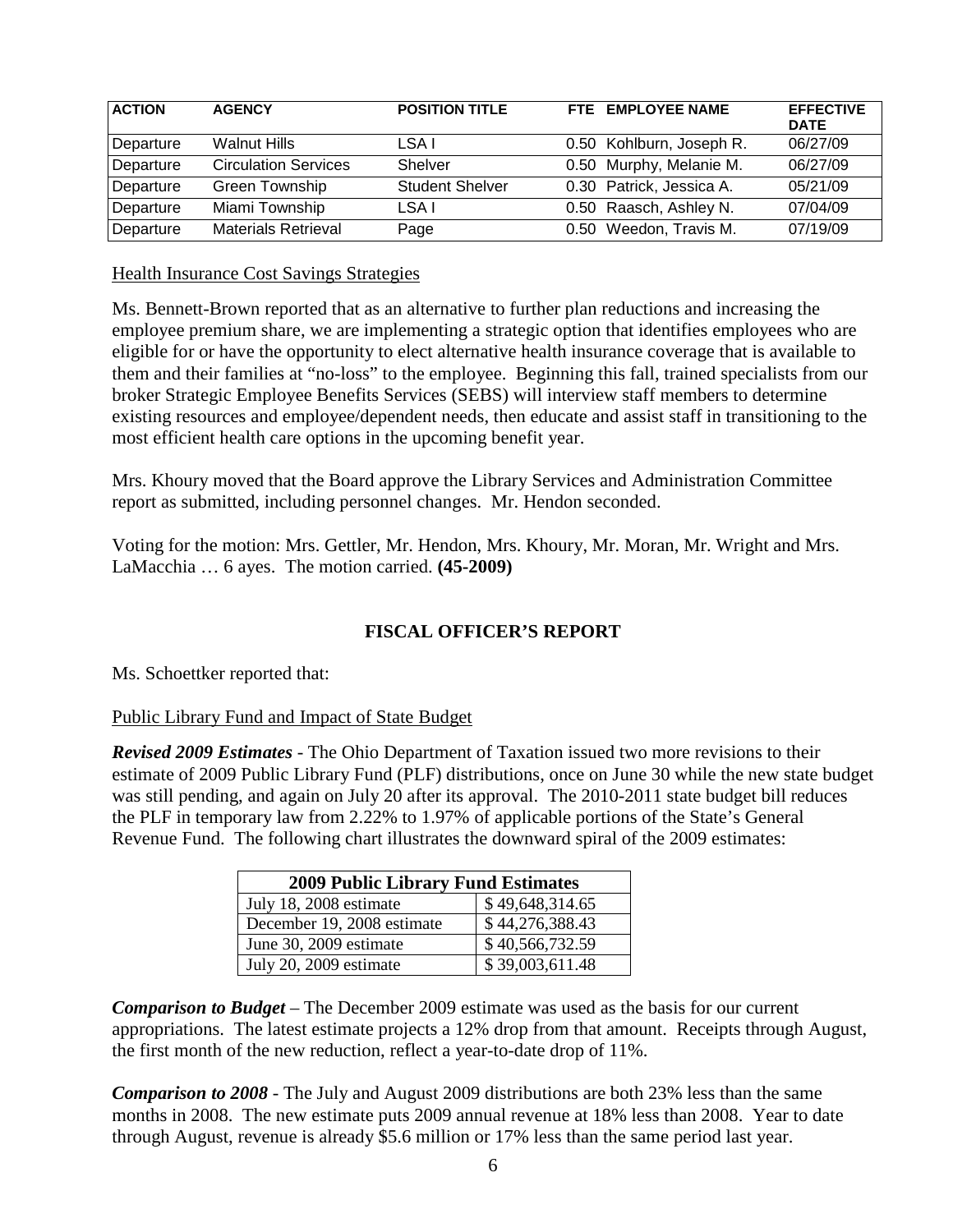*2010 Estimate* - The Ohio Department of Taxation's first estimate of the 2010 PLF is **\$35,467,904.82**. This amount leaves our 2010 budget for operating and building maintenance short by more than \$16.8 million and provides no funding for our \$13.6 million capital budget – a total shortfall of over \$30.4 million.

### Monthly Financial Reports

• the financial reports were submitted for the periods ending June 30 and July 31, 2009.

### Investment Reports

• the investment reports were submitted for the months ending June 30 and July 31, 2009.

Mrs. Gettler moved that the Board approve the Fiscal Officer's Report including the financial and investment report as submitted. Mr. Hendon seconded.

Voting for the motion: Mrs. Gettler, Mr. Hendon, Mrs. Khoury, Mr. Moran (except pass on investment report), Mr. Wright and Mrs. LaMacchia … 6 ayes. The motion carried. **(46-2009)**

## **FACILITIES COMMITTEE REPORT**

#### 2008 On-Going Maintenance Project

Mr. Hendon recommended confirmation of the following change order, approved in accordance with the contingency:

• Change Order No. TC-01-05 (deduct) in the amount of  $\$(5,281.00)$  to CR & R, Inc. to return balance of allowance funds.

Mr. Hendon also reported that:

### Ongoing Maintenance and Repair Estimates

• to prepare for future facility maintenance decisions and potential branch closures, an inspection of each Library facility was conducted over the summer. New cost estimates for main and all branch locations include ADA compliance, roofs, tuck pointing, painting, parking lots, foundation repair, and electrical and mechanical upgrades. These estimates include the 2009 Ongoing Maintenance Project that was cancelled in late June.

Pleasant Ridge Branch ADA Project

• DNK Architects have completed the design development drawings and cost estimate for the Pleasant Ridge ADA Project. This documentation is available for Facilities Committee review.

## Deer Park Branch

• the Library was surprised to read in the July 15 issue of *Suburban Life* a proposal to relocate the Deer Park Branch to space available in Howard Elementary as part of Deer Park City School District's building realignment. No one from the School District has contacted the Library regarding this proposal.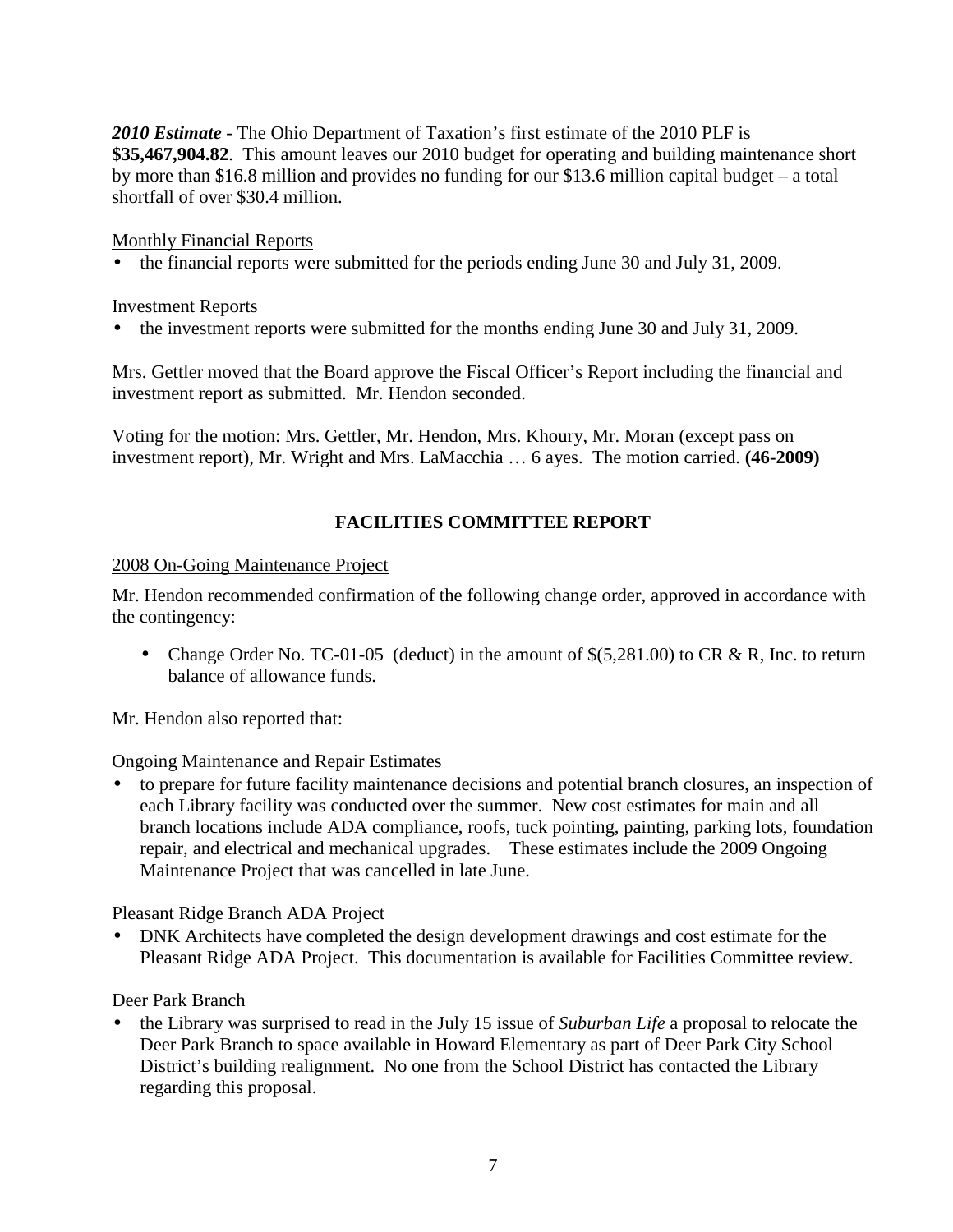Mr. Hendon moved that the Board approve the Facilities Committee Report as submitted, including confirmation of the change order. Mr. Moran seconded.

Voting for the motion: Mrs. Gettler, Mr. Hendon, Mrs. Khoury, Mr. Moran, Mr. Wright and Mrs. LaMacchia … 6 ayes. The motion carried. **(47-2009)**

## **DEVELOPMENT COMMITTEE REPORT**

Mrs. Gettler reported that:

### Library Foundation

• at the Library Foundation's quarterly meeting on July 23, a new logo was adopted to give the Foundation a more focused identity on brochures, letterhead and the website. The Foundation will again help to underwrite the Library's "Books by the Banks" Annual Book Festival with a contribution of \$5,000.

Mrs. Gettler read the list of Foundation Directors.

## Bequests and Memorial Donations

- the Library received notification of a pending unrestricted bequest of \$10,000 from the estate of L. Patton Davis, the first woman to receive a PhD in Political Science from UC.
- several donations totaling more than \$6,000 have been made in memory of Mrs. Marian Anness. These unrestricted donations will be added to the Library's Program Fund.
- the children of local attorney Robert S. Bromberg donated their father's vast collection of over 5,000 VHS tapes, 7,000 record albums and 5,000 books to the Friends of the Public Library to be included in their upcoming sales.

## Friends of the Public Library

- the Friends most recent sale at the Norwood Branch on July 16-17 grossed \$3,000. The Friends also sold at auction a first edition of Moby Dick that came to them in donated boxes of books. After some conservation work, it sold for \$4,800.
- at their quarterly meeting on July 24 at the Crayons to Computers facility, the Friends approved the purchase a limited edition of Dr. Martin Luther King Jr.'s *Letter from the Birmingham City Jail* illustrated with eight serigraphs by artist and author Faith Ringgold*.* The book will be added to the collection of the Main Library's Cincinnati Room.
- the Friends Annual Summer Warehouse Sale will be held from August 13 through August 16.

Anderson Township Library Association

• the Anderson Township Library Association met on July 15. Their Annual June Book Sale held June 26-28 raised more than \$47,000.

The report was received and filed.

Mrs. Gettler left the meeting.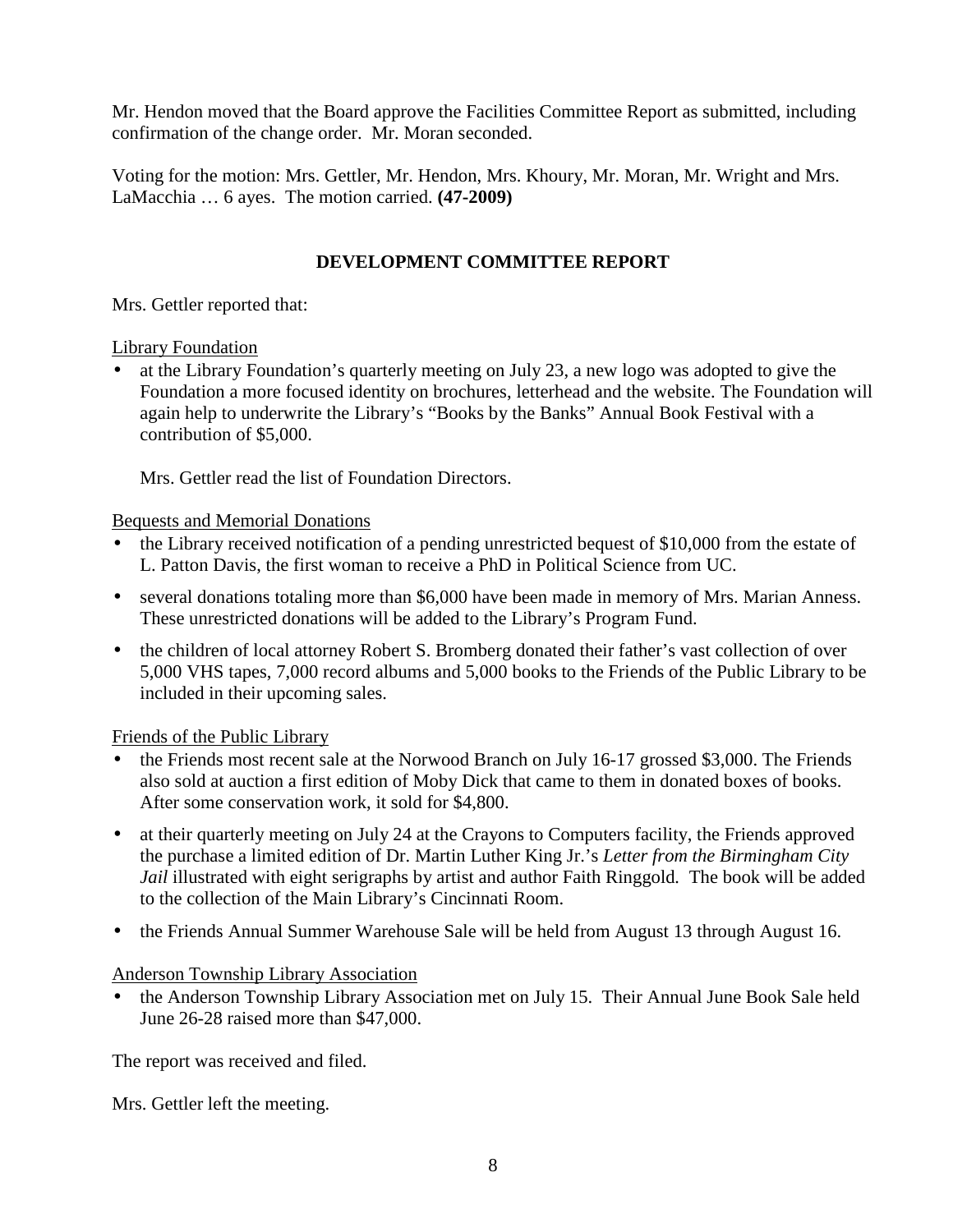## **COMMUNITY AND PUBLIC RELATIONS COMMITTEE REPORT**

Mrs. Khoury presented a report on promotion and planning, notable media coverage, press releases and community outreach. The report was received and filed.

## **LEGISLATIVE AFFAIRS AND LAW COMMITTEE REPORT**

Mr. Wright reported that:

### State Budget Completed

• the General Assembly adopted a new State biennium budget in mid-July and Governor Strickland signed the bill a few days later. In this budget, the Public Library Fund (PLF) was reduced from 2.22% of General Revenue Fund tax revenues to 1.97% on a temporary basis. Although the State estimates this will result in a reduction of \$84.3 million over the biennium, since this is a percentage of actual revenues and not a fixed number, more or less may be lost.

Previous temporary reductions have been permanent reductions, so it is unlikely that the 2.22% will be restored in future budgets. Further, since the State economy continues to lose revenue, we are concerned that a budget corrections bill will be introduced and that public library funding could be reduced further as the State seeks the funds needed to fill a growing budget deficit.

### Senator Robert Schuler

• Senator Robert Schuler, who represented the  $7<sup>th</sup>$  Ohio Senate District, including parts of Hamilton County, died on June 19, 2009. The Senator was a staunch Library supporter sponsoring legislation that benefited public libraries statewide. A donation in memory of Senator Schuler was made to the Library in recognition of his support.

Ms. Fender advised that Shannon Jones has been appointed to fill Senator Schuler's seat.

The report was received and filed.

# **FINANCE AND AUDIT COMMITTEE REPORTS**

Mr. Moran reported that a post audit conference was held on June 9, 2009, with Natalie Stang to review the results of the audit for the year ending December 31, 2008. This was the first audit conducted by Balestra, Harr & Scherer, CPAs, Inc., an independent public accounting firm approved by the Auditor of State. Elizabeth LaMacchia, Bill Moran, Tara Khoury, Bob Hendon and Paul Sittenfeld were in attendance, along with Kim Fender, Pat Schoettker and Molly DeFosse.

## Audit of Fiscal Year 2008

Mr. Moran presented the audit opinion on internal controls and compliance (*Report on Internal Control over Financial Reporting and on Compliance and Other Matters Based on an Audit of Financial Statements performed in accordance with Government Auditing Standards*) which disclosed no material deficiencies in internal control over financial reporting, nor any instances of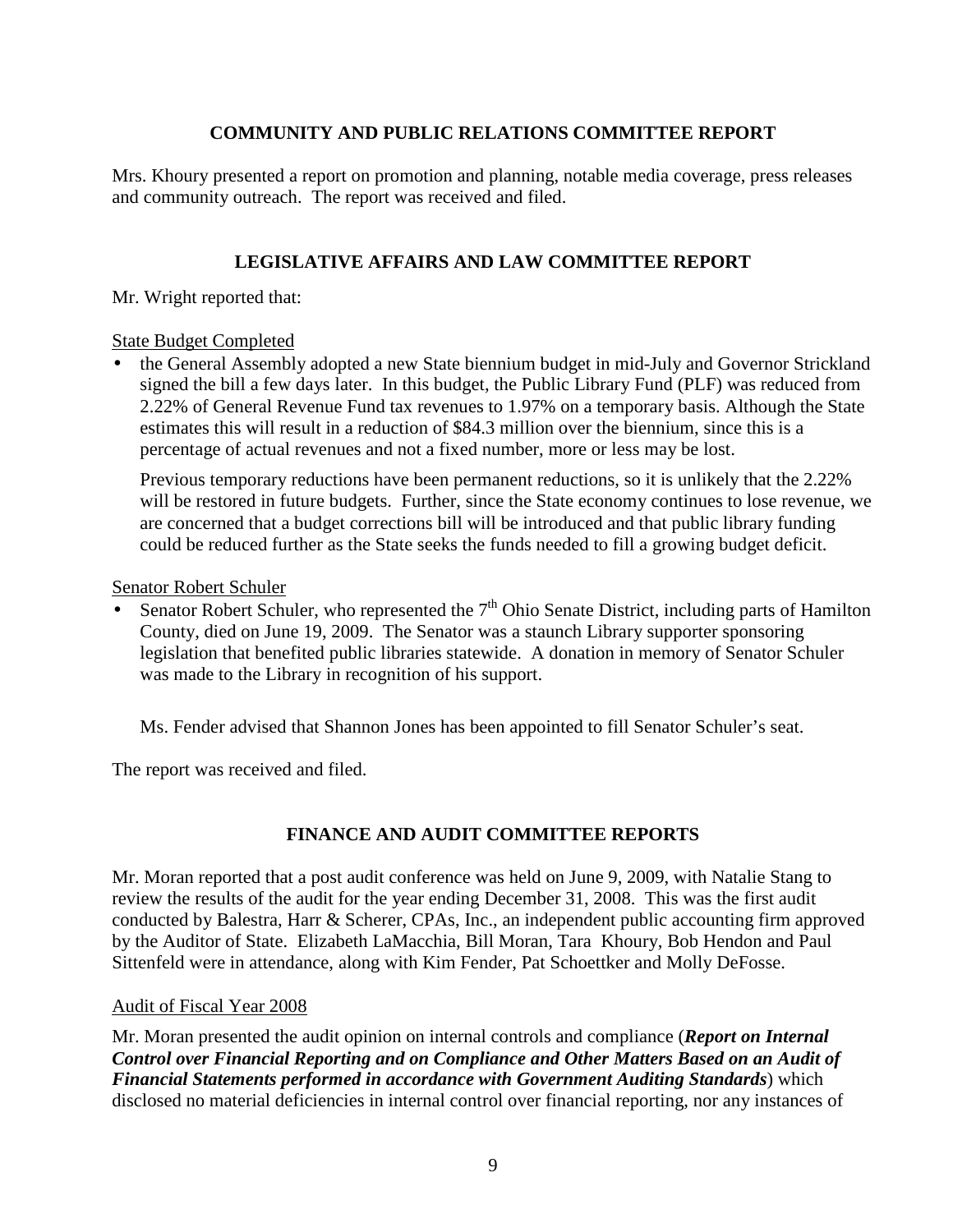noncompliance. A separate *Management Letter* was not issued, as there were no recommendations made for reporting or operational changes.

### Comprehensive Annual Financial Report for 2008

Mr. Moran reported that Balestra, Harr & Scherer also completed their audit of the Library's generalpurpose financial statements, which are part of the Comprehensive Annual Financial Report (CAFR) for the year ended December 31, 2008. Their opinion (*Independent Auditor's Report*) is that those statements present fairly, in all material respects, the financial position of the Public Library and are in conformity with generally accepted accounting principles. This opinion is included in the financial section of the CAFR, a copy of which was provided to each member of the Board.

Further, the audit opinion has since been accepted by the Auditor of State, as stated in their letters dated July 13, 2009.

Revision to 2009 Estimated Resources and Annual Appropriations; Transfer of Funds

Mr. Moran recommended that the Board authorize:

1. revision of 2009 **Estimated Resources** as follows:

| Fund                                   | Revision         |
|----------------------------------------|------------------|
| <b>General Fund</b>                    |                  |
| Intergovernmental Receipts, State      | \$(1,772,776.52) |
| Earnings on Investments                | (227, 223.48)    |
| Other Financing Sources (Transfers In) | 2,000,000.00     |
| Net Change                             | 0.00             |

### 2. revision of the 2009 **Annual Appropriation Resolution** as follows:

| <b>Fund</b>                         |            | Revision          |
|-------------------------------------|------------|-------------------|
| <b>Building &amp; Repair Fund</b>   |            |                   |
| Capital Outlay                      |            | \$ (2,000,000.00) |
| Other Financing Uses (Transfer Out) |            | 2,000,000.00      |
|                                     | Net Change | \$0.00            |

### 3. the following transfer of funds, as needed:

| Amount         | <b>Transfer from:</b>  | <b>Transfer to:</b> |
|----------------|------------------------|---------------------|
| \$2,000,000.00 | Building & Repair Fund | General Fund        |

The changes for the **General Fund** (the second reduction this year) aligns our budgeted resources with the latest state estimate and also acknowledges a decreasing investment return on our decreasing cash balance. The offsetting transfer and the appropriation changes in the **Building and Repair Fund** formalize the authorization given by the Board at the June 26, 2009 Special Meeting to make up the shortfall in state revenue with up to \$3 million from the Building  $&$  Repair Fund (\$1 million was previously authorized on June 9, 2009).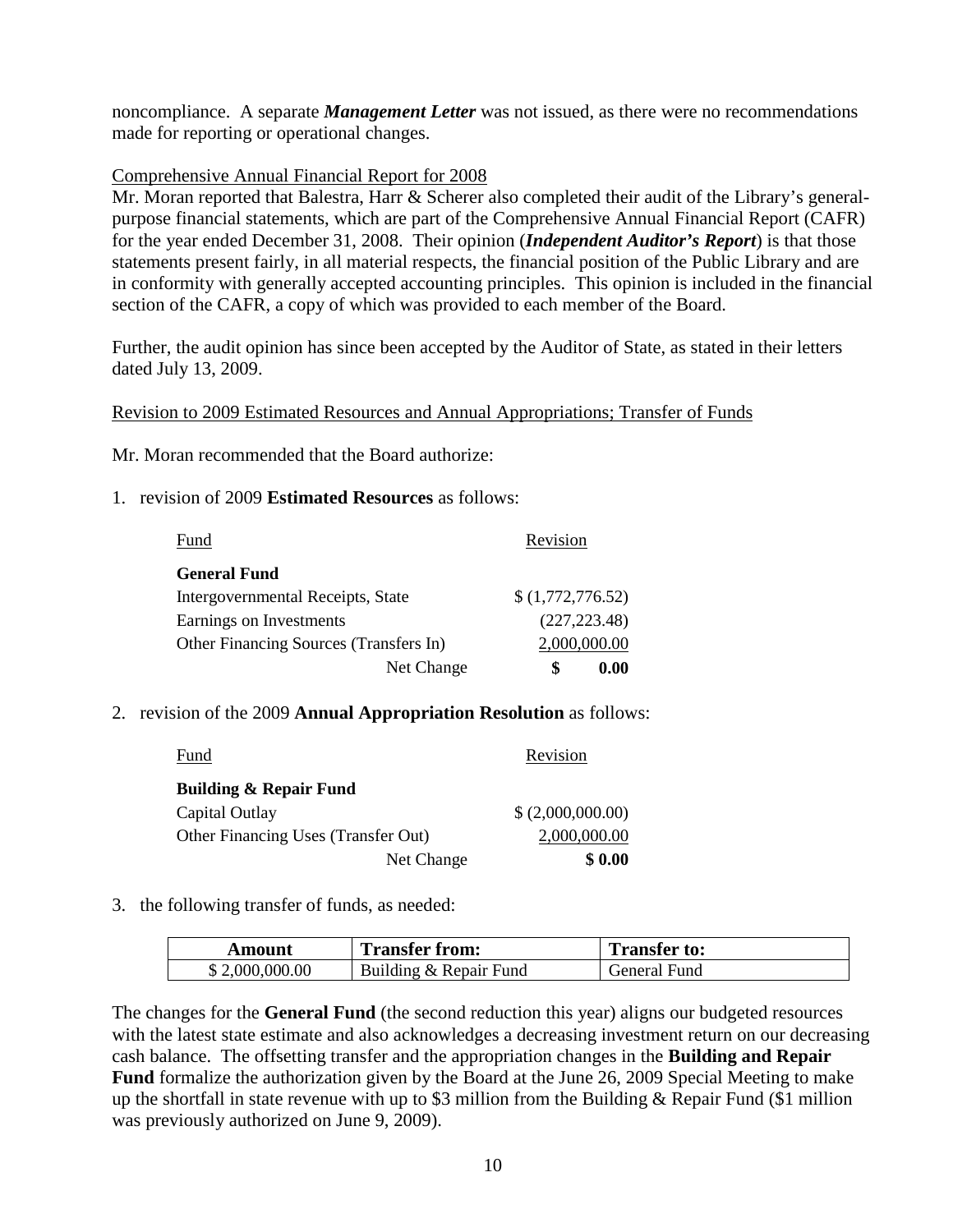### Tax Levy Review Committee

Mr. Moran reported that in a normal tax levy review by Hamilton County's Tax Levy Review Committee (TLRC), an independent consultant would review the organizations operations and finances over a period of several months, then submit a written report to the Committee. For our levy, a consultant was not hired and the review process was shortened to a series of three meetings. On July 20 we made a presentation to the TLRC and on July 27 we attended their public hearing on our levy. On August 3, Mr. Moran responded to policy issues raised at the public hearing and he, Kim Fender and Pat Schoettker answered questions from the Committee.

At the Committee's request, Ms. Schoettker prepared a five-year forecast normally included in the consultant report. With submittal of this document, it was emphasized that the Library Board had neither reviewed not approved the factors used in the forecasted years.

Mr. Moran noted that the TLRC's request that the Library hire a levy consultant now has been taken under advisement. In response to their request that the Library hold off on a tax levy for another year, he informed them we could not afford to wait.

Mr. Moran moved that these items be approved as submitted. Mrs. Khoury seconded.

Voting for the motion: Mr. Hendon, Mrs. Khoury, Mr. Moran, Mr. Wright and Mrs. LaMacchia … 5 ayes. The motion carried. **(48-2009)**

### Amended and Restated Tax Levy Resolution

Mr. Moran reminded the Board that on June 9, 2009, they adopted a Resolution to place a tax levy on the November 2009 ballot. Then, in early July, we learned that the resolution as written would not provide tax levy funding to the Library until the year 2011. Since this is not what we need, we asked the office of the Hamilton County Prosecuting Attorney to revise their original resolution.

The amended Resolution is changed in two ways: (1) it provides for tax levy funding to start in 2010 and (2) expands the use of those funds to include not just operating expenses, but necessary capital improvements as well.

Mr. Moran recommended adoption of the following amended and restated resolution:

#### **AMENDED AND RESTATED RESOLUTION DECLARING THAT THE AMOUNT OF TAXES WHICH MAY BE RAISED WITHIN THE TEN-MILL LIMITATION BY LEVIES ON THE CURRENT TAX DUPLICATE WILL BE INSUFFICIENT TO PROVIDE AN ADEQUATE AMOUNT FOR THE NECESSARY OPERATING EXPENSES AND NECESSARY CAPITAL IMPROVEMENTS OF THE PUBLIC LIBRARY OF CINCINNATI AND HAMILTON COUNTY AND THAT IT IS NECESSARY TO LEVY A TAX IN EXCESS OF THE TEN-MILL LIMITATION AT A RATE NOT TO EXCEED ONE MIL**

### BY THE BOARD:

WHEREAS, the Board of Library Trustees of the Public Library of Cincinnati and Hamilton County had previously adopted a Resolution to place a tax levy for Library purposes on the November, 2009 general election ballot; and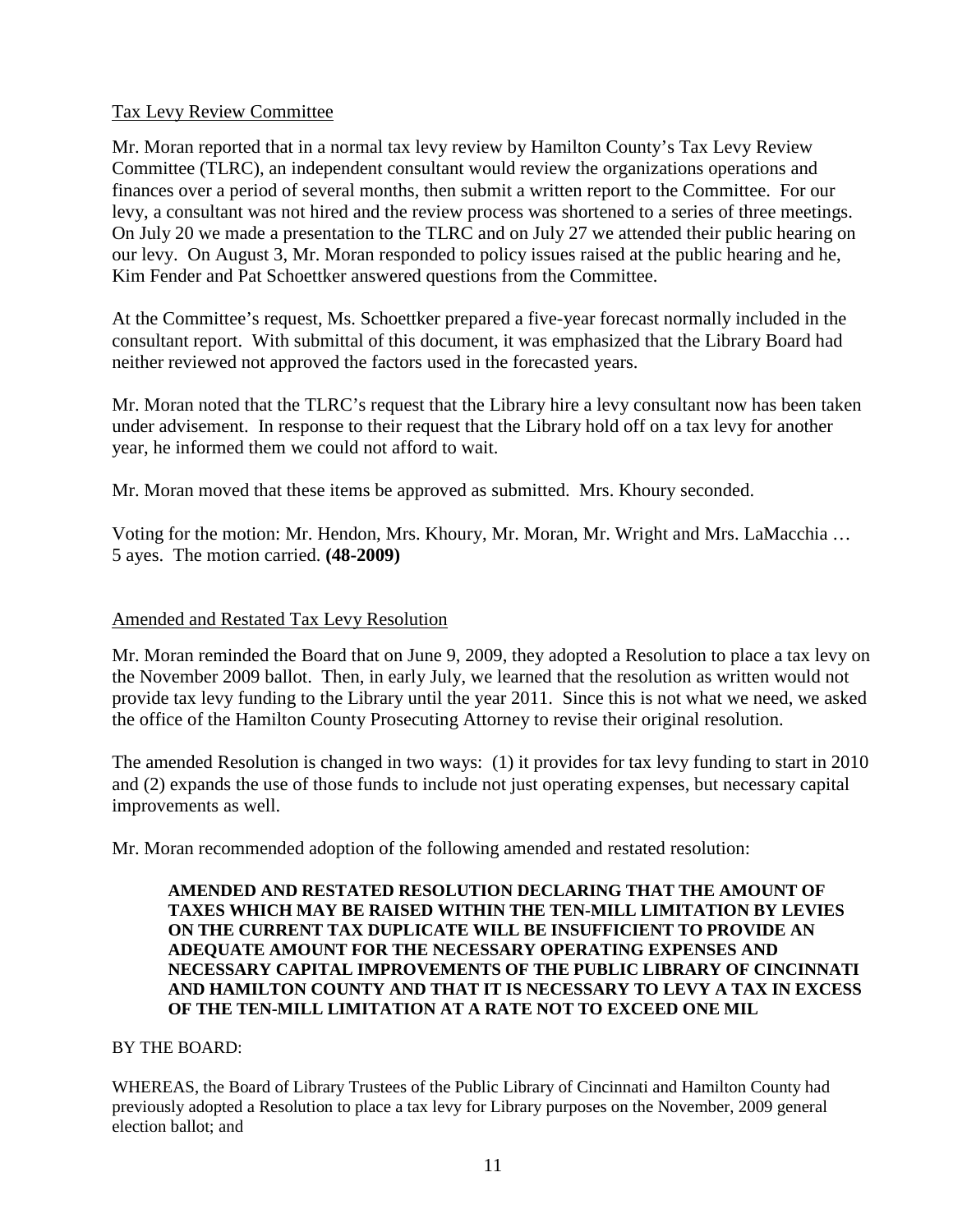WHEREAS, the Resolution previously adopted on June 9, 2009 mistakenly indicated that the tax levy should first be put on the tax duplicate for 2010 and the Board of Trustees intended to request that the levy commence with the 2009 tax duplicate; and

WHEREAS, the Board of Library Trustees desires to amend the Resolution adopted on June 9, 2009 and to restate its Resolution consistent with this Amended and Restated Resolution; and

WHEREAS, the Board of Library Trustees of The Public Library of Cincinnati and Hamilton County has determined that in accordance with R.C. 5705.19 (D) that the amount of taxes which may be raised within the ten-mill limitation by levies on the current tax duplicate will be insufficient to provide an adequate amount for the operating expenses and necessary capital improvements of The Public Library of Cincinnati and Hamilton County; and

WHEREAS, the Board of Library Trustees of The Public Library of Cincinnati and Hamilton County, has determined that it is necessary that additional taxes be levied for operating expenses and necessary capital improvements for 2010, 2011, 2012, 2013 and 2014;

NOW, THEREFORE, BE IT RESOLVED by the Board of Library Trustees of The Public Library of Cincinnati and Hamilton County, that it is necessary to levy a tax in excess of the ten-mill limitation for the purpose of providing an adequate amount for operating expenses and capital improvements of The Public Library of Cincinnati and Hamilton County for 2010, 2011, 2012, 2013 and 2014, at a rate not exceeding one mill for each one dollar (\$1.00) of valuation, which represents a new tax levy, to be in effect for a period of five year (5) years, levied on the 2009, 2010, 2011, 2012 and 2013 tax duplicates, and that the question of levying a tax be submitted to the electorate of Hamilton County, Ohio, at the general election to be held on November 3, 2009, as provided for in R.C. 5705.23.

BE IT FURTHER RESOLVED that the form of ballot cast at such election shall be:

## PROPOSED TAX LEVY

A TAX LEVY FOR THE PURPOSE OF PROVIDING FUNDS FOR OPERATING EXPENSES AND CAPITAL IMPROVEMENTS FOR THE PUBLIC LIBRARY OF CINCINNATI AND HAMILTON COUNTY TOTALING ONE (1)MILL

> For The Public Library of Cincinnati and Hamilton County Operating Expenses and Capital Improvements

A Majority Affirmative Vote Is Necessary For Passage

A new one (1) mill levy, for the benefit of The Public Library of Cincinnati and Hamilton County for the purpose of providing **OPERATING EXPENSES AND CAPITAL IMPROVEMENTS,**  at a rate not

exceeding one (1) mill for each one dollar of valuation for five (5) years to be levied on the current tax duplicate for 2009 and the 2010, 2011, 2012 and 2013 tax duplicates.